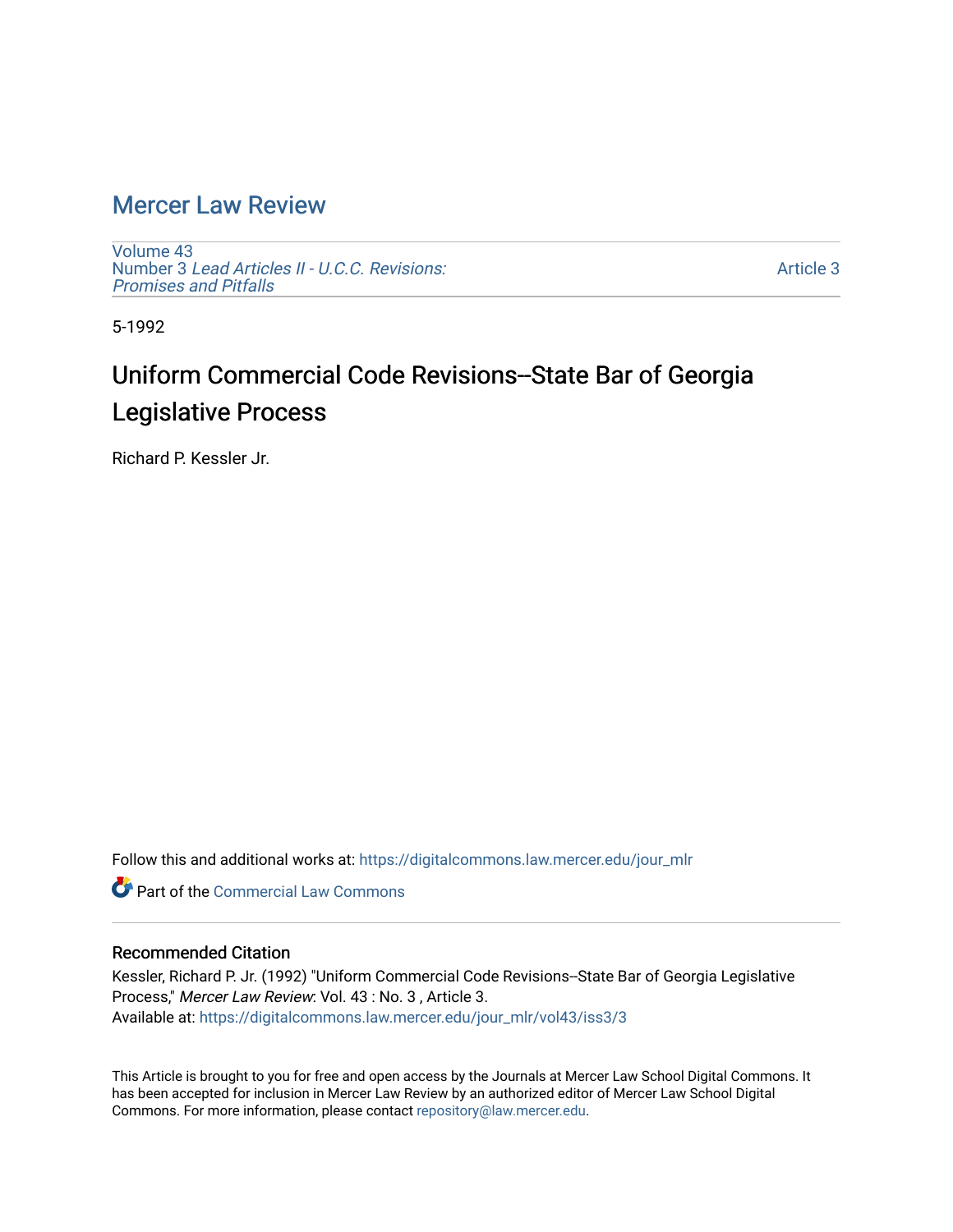# **Uniform Commercial Code Revisions-State Bar of Georgia Legislative Process**

#### **by** Richard P. Kessler, Jr.\*

The National Conference of Commissioners on Uniform State Laws **("NCCUSL")** was created by the various states to draft and promote uniform laws for adoption **by** all states.1 For over ninety years the **NCCUSL** has drafted and proposed numerous uniform laws which the various states have enacted, the most notable of which being the Uniform Commercial Code **("UCC").** The **UCC** was offered to the states for their consideration in **1951.2**

The UCC has evolved over the last forty years and revisions adopted by the NCCUSL in response to changing commercial conditions have been submitted to the states for consideration. The State Bar of Georgia has acted as a clearinghouse in Georgia for UCC revisions drafted and approved by the NCCUSL.

Under the bylaws of the State Bar: "No legislative matter shall be recommended, supported or opposed by the State Bar unless such action has been initiated by a written report and has a recommendation from an appropriate committee or section."'3 In accordance with these bylaws, revisions to the UCC adopted by the NCCUSL and submitted to Georgia for its consideration are referred to the Uniform Commercial Code Com-

2. W. **ARMSTRONG,** A **CENTURY** OF **SERVICE-A CENTENNIAL HISTORY OF THE NATIONAL CONFERENCE OF COMMISSIONERS ON** UNIFORM **STATE LAWS 75 (1991).**

**3.** Art. II, Sec. **5** of the Bylaws of the State Bar of Georgia.

<sup>\*</sup> Partner in the firm of Macey, Wilensky, Cohen, Wittner & Kessler, Atlanta, Georgia. Fairfield University (B.A., **1968);** Emory University **(J.D.,** 1971). Member, State Bar of Georgia (Chair of Uniform Commercial Code Committee of Corporate and Banking Law Section **(1991-92)).**

The views expressed in this Article are those of the author and are not necessarily those of the State Bar of Georgia.

**<sup>1.</sup> NATIONAL CONFERENCE OF** COMMISSIONERS **ON UNIFORM STATE** LAWS **(1990-91** Reference Book 2).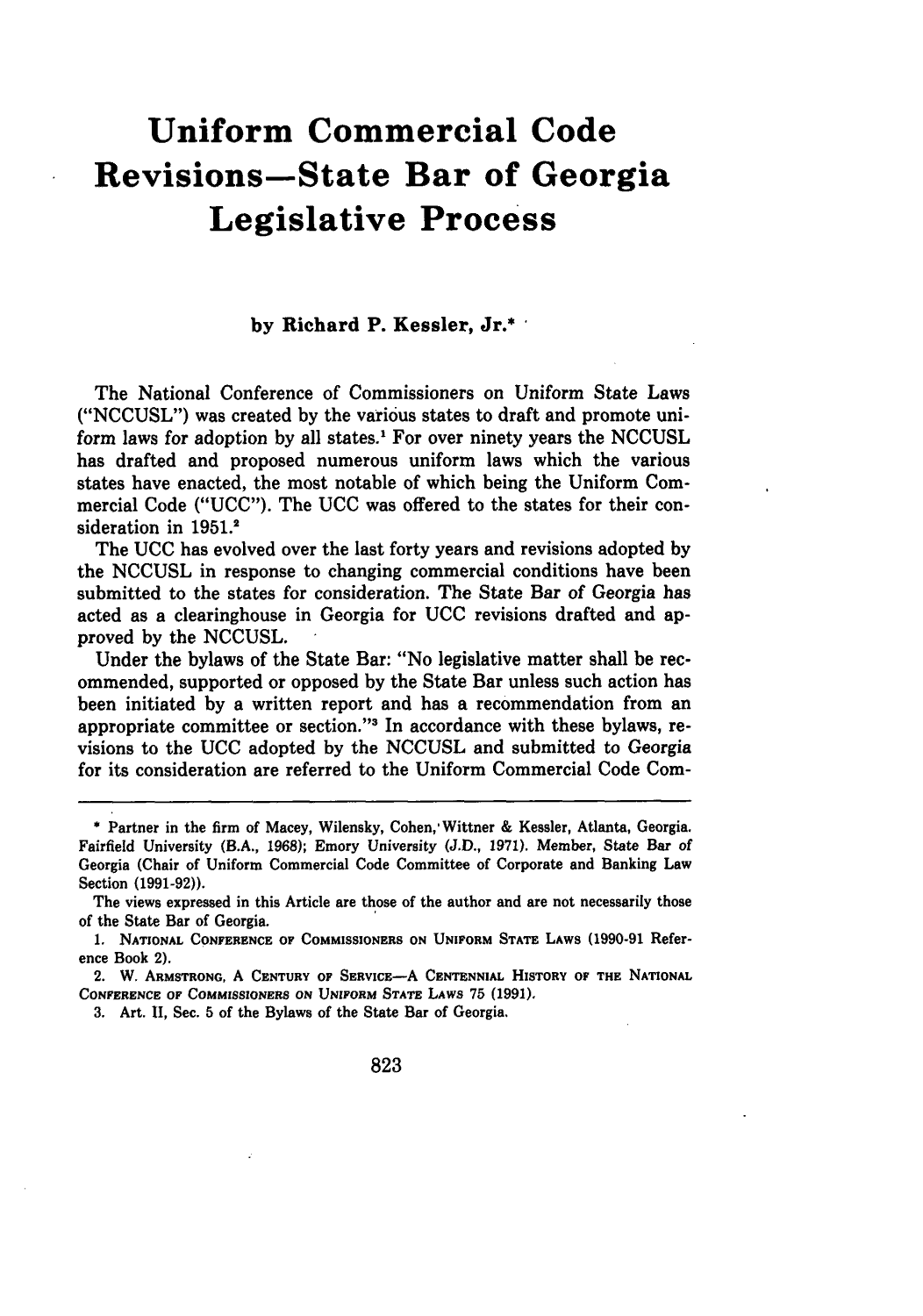mittee ("UCC Committee") of the Corporate and Banking Law Section of the State Bar.

An appropriate subcommittee of the **UCC** Committee reviews both the proposed revisions to the UCC and the existing law in Georgia. The UCC Committee usually engages a reporter to assist the committee in drafting its report and recommendations. Under Standing Board Policy 100 Legislative Policy and Procedure adopted by the Board of Governors of the State Bar of Georgia on June 14, 1986 ("Legislative Policy"), any committee report and recommendation regarding any legislative proposal must include the following:

(i) The specific legislation, if any, which is pending or proposed.

(ii) If no specific legislation is pending or proposed, a statement of the issues to be addressed by the legislation.

(iii) A summary of the existing law.

(iv) Principal known proponents or opponents of the legislation and, if possible, a brief statement of the reasons for opposition or support by the other interests.

(v) A listing of any other committees or sections which may have an interest in the legislation and a certification that any such committees have been provided a copy of the proposal simultaneous to its transmission to the Advisory Committee on Legislation.

(vi) The position which the committee, section or group recommends be adopted by the State Bar of Georgia."

In accordance with the State Bar's Legislative Policy, the report and recommendations of the UCC Committee must contain all of the required elements. One of these elements includes submitting a Georgia version of the proposed NCCUSL revisions to the UCC with any "non-uniform" variations which are required for Georgia. Upon completion and adoption of the report and recommendations by the UCC Committee, the report and recommendations are submitted to the Advisory Committee on Legislation of the State Bar.

The Advisory Committee on Legislation is a committee of the Bar composed of at least nine members, at least six of whom are members of the Board of Governors including the immediate past president.<sup>5</sup> The Advisory Committee on Legislation considers all bar committee legislative proposals to determine if they fall within the scope of the purposes of the

5. *Id.* § 1.04(a).

<sup>4.</sup> Standing Board Policy **100** Legislative Policy and Procedure § 1.02(a)(1) (adopted by the Board of Governors on June 14, **1986).** The **UCC** Committee (and for that matter any other Bar Committee) is prohibited from taking a legislative position on revisions to the UCC (or any other law) without complying with the provisions of the Bar's Legislative Policy. *Id.* §1.01(b).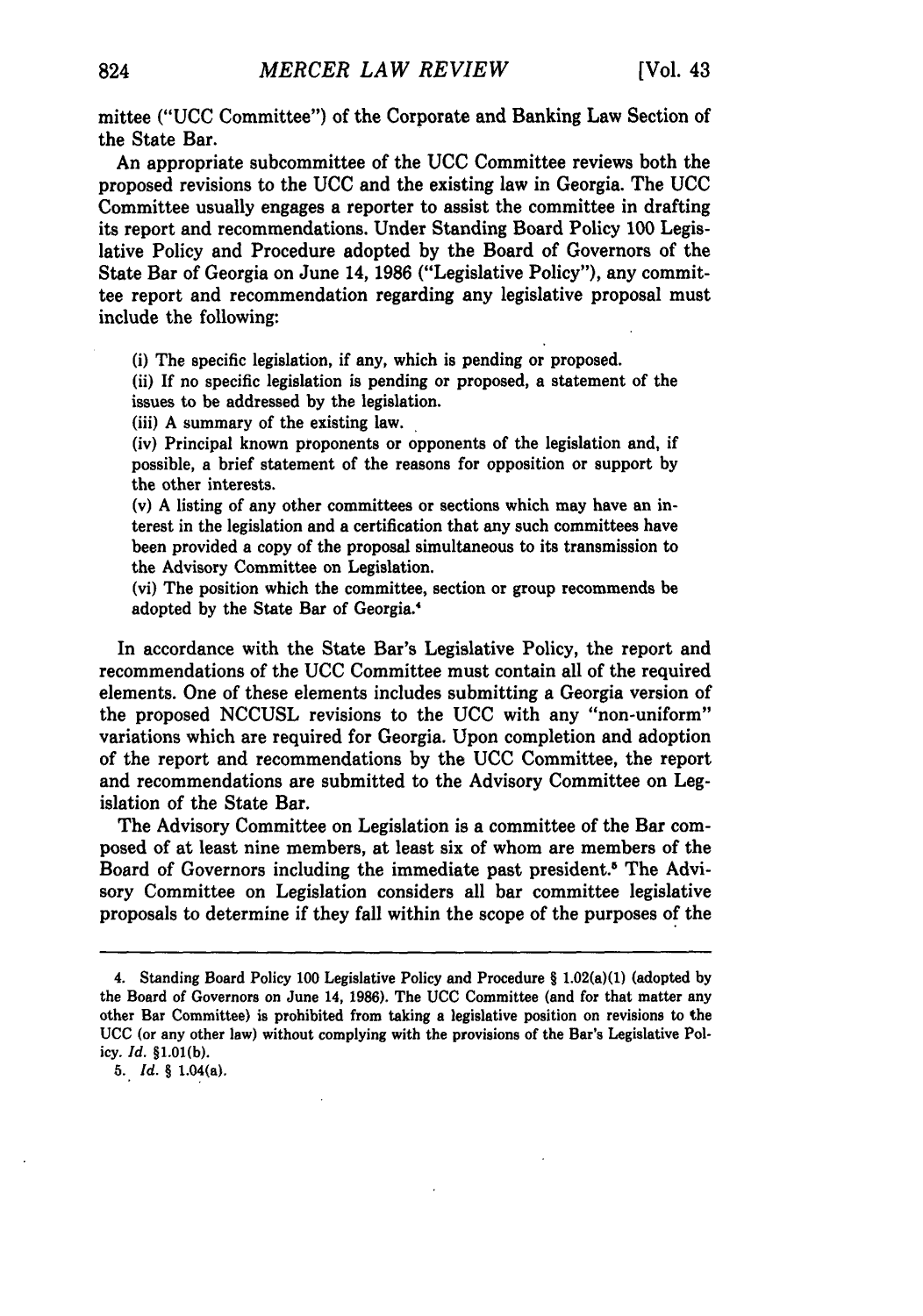State Bar.<sup>6</sup> If a legislative proposal passes the initial "scope and purpose" test, the Advisory Committee on Legislation then determines if the substantive elements of the legislative proposal merit recommendation to the Board of Governors for adoption of a legislative position.<sup>7</sup>

**All** committee reports and recommendations on legislative proposals must be submitted to the Advisory Committee on Legislation at least thirty days prior to a meeting of the Board of Governors of the State Bar.6 **If** the Advisory Committee on Legislation approves of the **UCC** Committee's legislative proposal concerning revisions to the **UCC,** the Advisory Committee on Legislation must make a recommendation concerning the proposal to the Board of Governors at its next meeting.<sup>9</sup>

Generally, the Board of Governors must adopt legislative positions no later than the close of the calendar year immediately preceding the 40 day session of the General Assembly, during which the legislation is to be advocated.10 The Board of Governors is permitted to adopt a legislative position at a later date if, **by** a two-thirds vote of those present and voting, a determination is made that a need to take a legislative position exists.<sup>11</sup>

Upon receipt of the recommendation of the Advisory Committee on Legislation, the Board of Governors at its next meeting must also determine if the proposed legislative action on the **UCC** revisions is within the

The purposes of the State Bar of Georgia shall be:

(a) to foster among the members of the bar of this State the principles of duty and service to the public;

**(b)** to improve the administration of justice; and

**(c)** to advance the science of law.

**RULES AND REGULATIONS FOR THE ORGANIZATION AND GOVERNMENT OF THE STATE BAR OF GEORGIA Rule 1-103 (1991).**

**7.** Standing **Board Policy 100 Legislative Policy and Procedure** § **104(e) (adopted by the Board of Governors on June 14, 1986).**

**8.** *Id.* § 1.02(a)(1).

**9.** *Id. §* 1.02(a)(2).

**10.** *Id. §* **1.02(b).**

**11.** *Id. §* **1.02(b)(1).** The **Executive Committee of** the State Bar of Georgia is also em**powered to consider legislative proposals** if it determines that the requested legislative action could not reasonably have been submitted for consideration **by** the Board of Governors or that a significant material change in circumstances since the last meeting of the Board of Governors requires the action. *Id.* §§ **1.02(b)(2),** 1.03(a)(3). The President, during a legislative session, may act upon pending or proposed legislation after consultation with and agreement **by** any two from among the president-elect, the immediate past president and the chair of the Advisory Committee on Legislation. *Id. §* **1.03(c).** Any action taken **by** the Executive Committee or the President must be reported to the Board of Governors at its **next meeting.** *Id. §* **1,03(d).**

<sup>6.</sup> Bar Rule **1-103** provides: